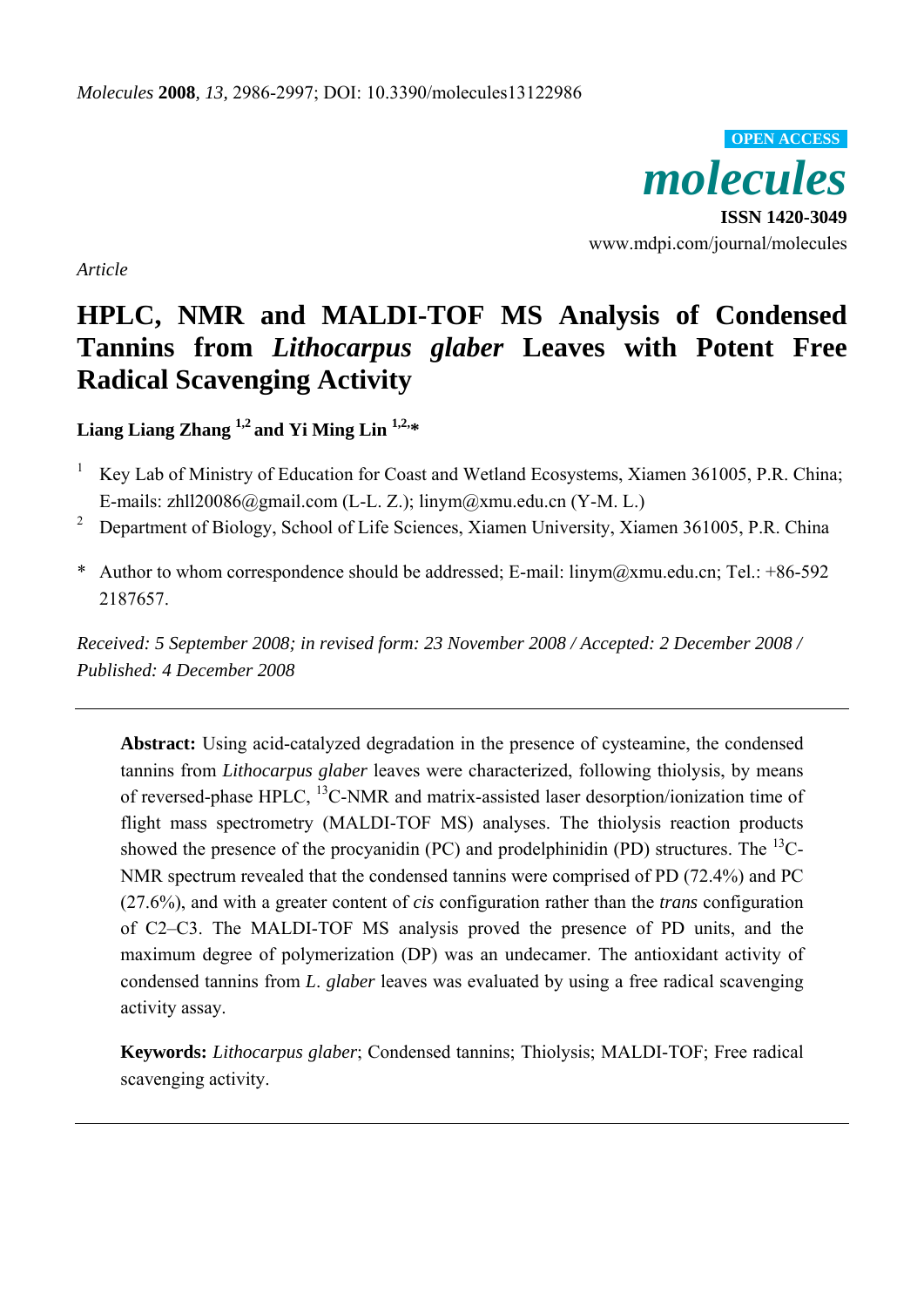#### **Introduction**

Condensed tannins, as an important class of secondary metabolites, are distributed ubiquitously in both gymnosperms and angiosperms [1]. Condensed tannins are polyphenolic natural products composed of flavan-3-ol sub-units linked mainly through C4–C8 (or C4–C6) bonds [2] (Figure 1). The structural diversity of condensed tannins is due to the different sub-units, interflavonoid bond position, branching and the presence of non-flavonoid substituents such as gallic acid and sugars [3]. In addition, condensed tannins also vary markedly in molar mass distribution. The extractable condensed tannin polymers in the plants may be composed of molecular species with a wide range of molar masses up to 20,000 (about 40 flavan-3-ol units) [4]. The bioactivity capacity of condensed tannins is generally recognized to be largely dependent on their structure and particularly the degree of polymerization [5].

**Figure 1.** Structures of proanthocyanidins polymer (a), monomeric flavan-3-ol (b), and their aminomethylthio derivatives (c).



Tannins have received considerable attention in the fields of nutrition, health and medicine, largely due to their physiological activity, such as antioxidant activity [6], anti-microbial effects [7], and antiinflammatory properties [8]. Tannins are antioxidants often characterized by reducing power [9] and free radical scavenging activities [10]. The antioxidant capabilities of tannins depend on: (1) the extent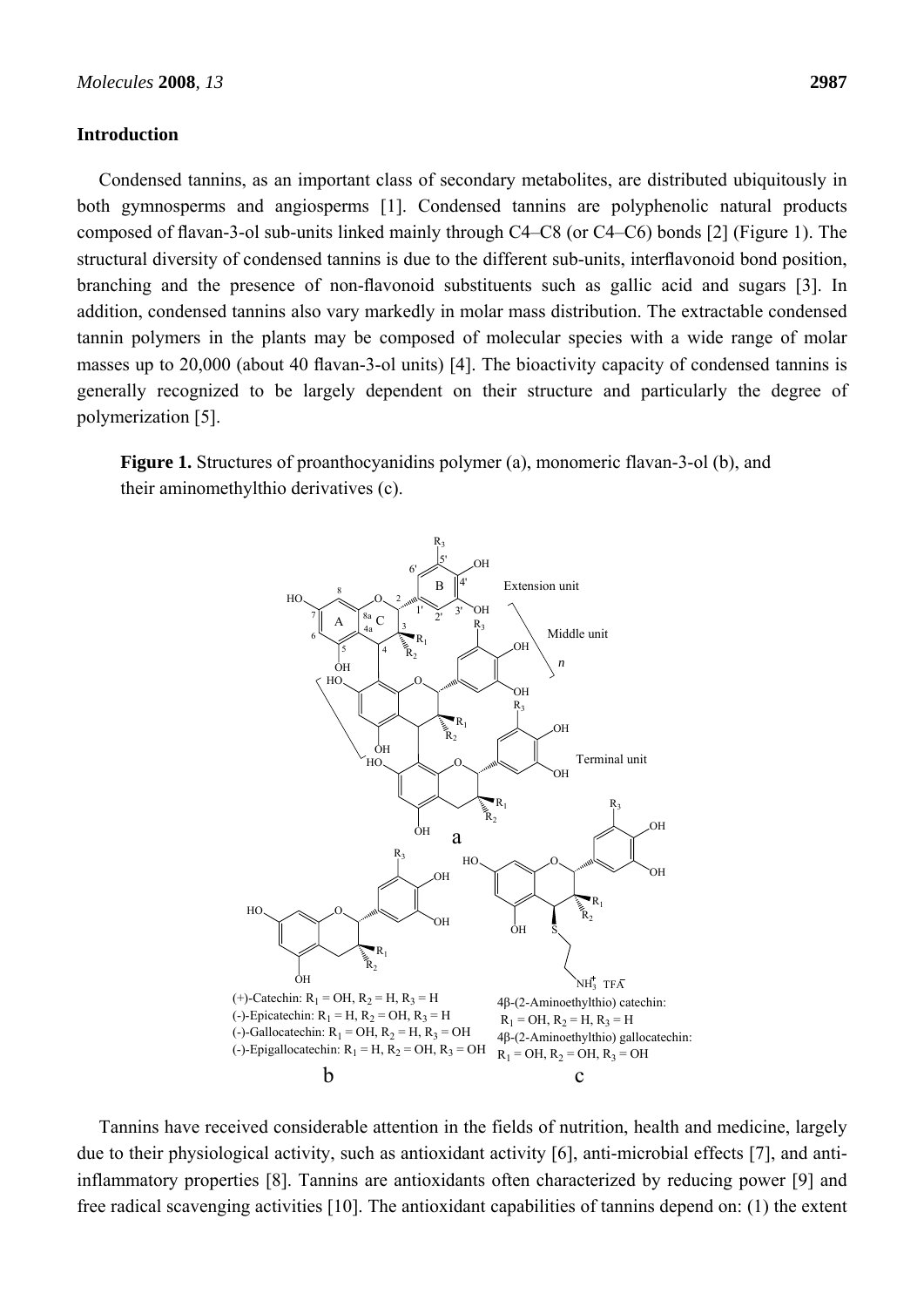of their colloidal state, (2) the ease of interflavonoid bond cleavage or its stereochemical structure, (3) the ease of pyran ring (C-ring) opening, and (4) the relative numbers of –OH groups on A and B rings [11]. Compounds with a trihydroxyl structure in the B-ring display the greatest antioxidant activity [12].

*Lithocarpus glaber* (Fagaceae) is one of the dominant species in the subtropical evergreen broadleaf forests of China. A previous study showed that some Fagaceae species exhibited high tannin levels [13]. Fagaceae tannins consist primarily of condensed tannins or proanthocyanidins [14], but their chemical, biological and pharmacological properties have not yet been determined. In this study, the condensed tannins from *L*. *glaber* leaves were characterized by using acid-catalyzed degradation, 13C-NMR and MALDI-TOF MS analysis. In addition, the potent free radical scavenging activity was evaluated and compared with both natural and synthetic antioxidants.

# **Results and Discussion**

### *Total phenolics and condensed tannins contents*

*L*. *glaber* leaves had high tannin levels. The total phenolics and condensed tannins contents were 545.21  $\pm$  17.53 mg/g and 401.06  $\pm$  5.04 mg/g, respectively. Polyphenols are the major plant compounds with antioxidant activity. The results of this study strongly suggest that phenolics are important components of this plant, and some of its pharmacological effects could be attributed to the presence of these valuable constituents.

#### *Thiolysis with cysteamine followed by reversed-phase HPLC*

The constituent flavanoid units in condensed tannins from *L*. *glaber* leaves were identified by degradation of these compounds using acid hydrolysis in the presence of cysteamine. Degradation of these compounds with acids in the presence of various nucleophiles is a well known method since the stereochemistry at C2 and C3 positions is preserved [15]. Although acid-catalyzed thiolysis has been used by many researchers [16-18], the procedure is lengthy and has an offensive odor. However, the use of cysteamine as the nucleophile is more convenient and offers a better separation of the degradation products when using different chromatographic systems [19]. It takes 45 min to complete the hydrolysis of condensed tannins from *L*. *glaber* leaves. During acid depolymerization in the presence of cysteamine hydrochloride, the interflavan bonds are protonated and broken, leaving the terminal unit intact and the extension unit (including middle unit) as a carbocation [20]. The carbocation is then captured either  $\alpha$  or  $\beta$  to the C-ring, producing a monomer aminomethylthio derivative. The depolymerization products were then separated on reversed-phase HPLC (Figure 2).

 The flavan-3-ol and their cysteamine conjugates discussed below were identified by the comparison of their retention times, and in some cases UV spectra, with those of authentic standards. The condensed tannins of *L*. *glaber* leaves contained prodelphinidin as well as procyanidin. They also contained the highest proportion of gallocatechin extension subunits. Analysis of the condensed tannins degradation products by reversed-phase HPLC showed that (+)-catechin, (-)-epicatechin, (-) gallocatechin, (-)-epigallocatechin, 4β-(2-aminoethylthio)catechin, and 4β-(2-aminoethylthio)-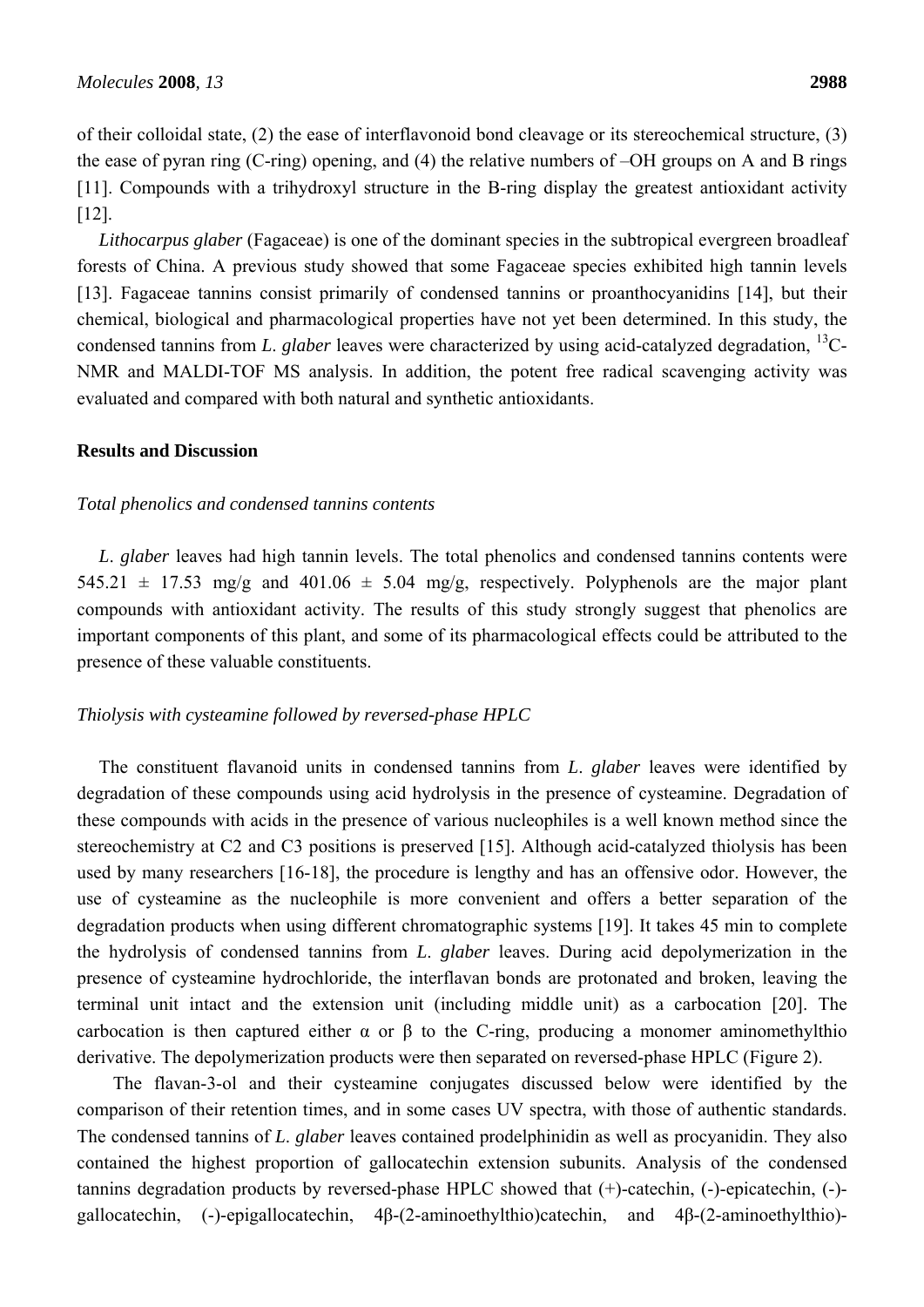gallocatechin were present (Table 1, Figure 2). The extension and terminal units in condensed tannins

of *L*. *glaber* leaves, therefore, are (+)-catechin, (-)-gallocatechin, (-)-epicatechin, and (-) epigallocatechin.

**Figure 2.** Reversed-phase HPLC chromatograms of condensed tannins from *L*. *glaber*  leaves degraded in the presence of cysteamine; EC, (-)-epicatechin; Cat, (+)-catechin; EGC, (-)-epigallocatechin; GC, (-)-gallocatechin; Cya-Cat, 4β-(2-aminoethylthio)catechin; Cya-GC, 4β-(2-aminoethylthio) gallocatechin.



**Table 1.** Concentration of terminal and extension units of condensed tannins of *L*. *glaber* leaves determined by HPLC following thiolysis degradation.

|                              | Concentration (mg/g dried tannins) |  |  |
|------------------------------|------------------------------------|--|--|
| Aminoethylthio catechin      | $8.38 \pm 0.58$                    |  |  |
| Catechin                     | $18.53 \pm 0.63$                   |  |  |
| Epicatechin                  | $222.73 \pm 2.51$                  |  |  |
| Aminoethylthio gallocatechin | $258.72 \pm 4.21$                  |  |  |
| Gallocatechin                | $65.93 \pm 2.22$                   |  |  |
| Epigallocatechin             | $247.08 \pm 7.15$                  |  |  |
|                              |                                    |  |  |

Values are means  $\pm$  SD, n = 3.

# *13C-NMR analysis of condensed tannins*

<sup>13</sup>C-NMR spectroscopy has been employed to examine the nature of polymeric condensed tannins [4]. The <sup>13</sup>C-NMR spectra of condensed tannins present information on the absolute and relative stereochemistry of the heterocyclic ring (C2–C3), the structures of the chain terminating flavan-3-ol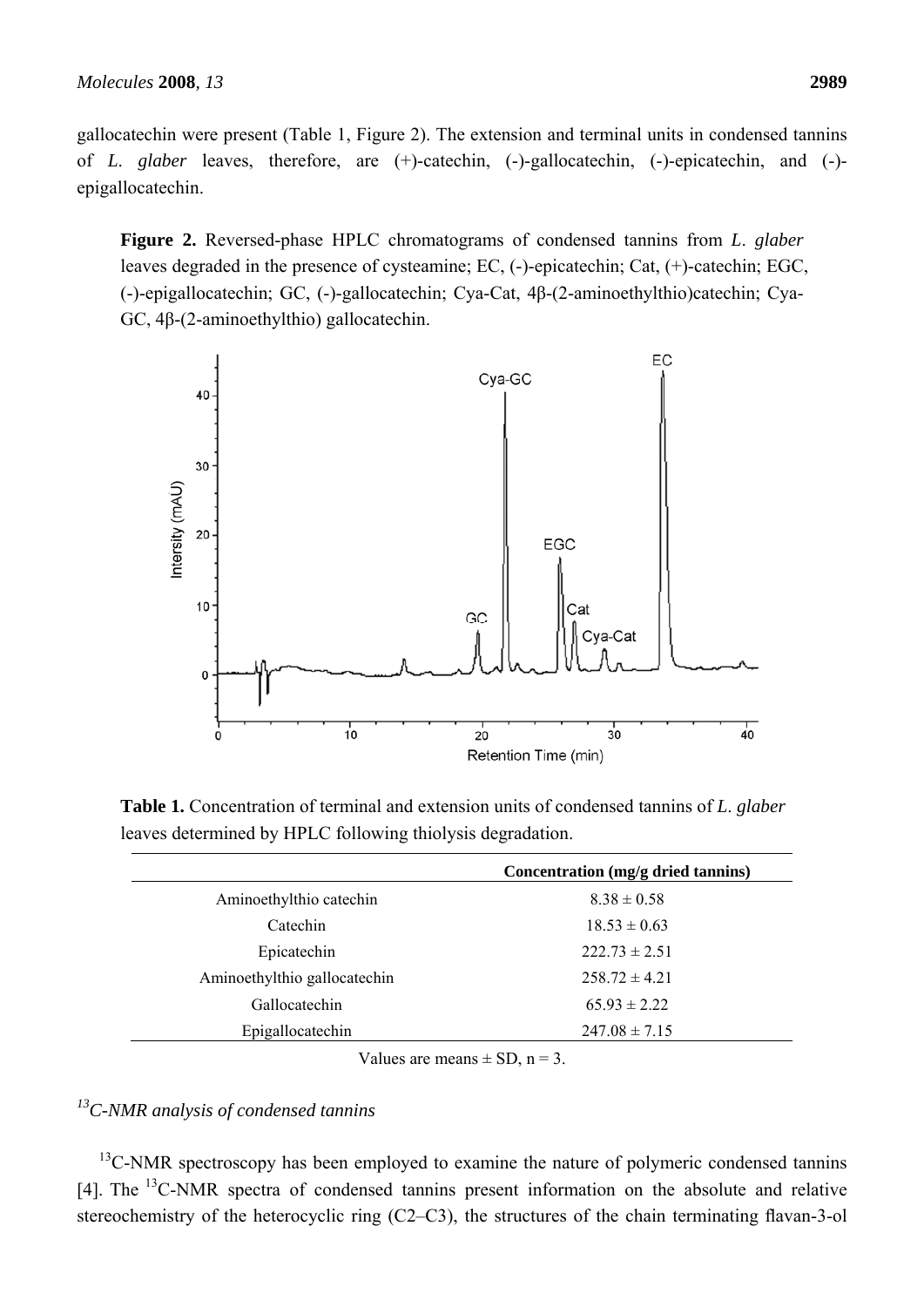units, the ratio of procyanidin (PC) to prodelphidin (PD) extension units, and the number average molar mass (Mn), according to Czochanska *et al*. [21].

Figure 3 shows the 13C-NMR spectrum of condensed tannins from *L*. *glaber* leaves. The signal assignment was made based on the publication of Czochanska *et al*. [21]. The spectrum shows typical signals due to condensed tannins, containing PC and PD units. The signals at 116 ppm (C2´, C5´), 120 ppm  $(C6')$ , and 145 ppm  $(C3', C4')$  show the presence of PC units (catechin/epicatechin). The sharp and high signal at 146 ppm is typical of the presence of PD units (gallocatechin/epigallocatechin). The PC/PD ratio of condensed tannins is usually determined from the relative ratio of the peak areas at 145 ppm (C3´ and C4´ of PC) and 146 ppm (C3´ and C5´ of PD). In this case this relative ratio revealed that the condensed tannins are composed of 27.6% PC and 72.4% PD units. In addition, the predominant degradation products of (-)-epigallocatechin and 4β-(2-aminoethylthio) gallocatechin induced from the thiolysis degradation of condensed tannins showed a reasonable accordance with the <sup>13</sup>C-NMR result. The region between 30 and 90 ppm is due to the signals of C2, C3, and C4 in flavan-3-ol units. The two signals at 76 and 83 ppm were ascribed to 2,3-*cis* and 2,3-*trans* isomers, respectively. The spectrum demonstrated that both the stereoisomers co-exist, while the signal at 76 ppm was indicative of the majority presence of the *cis* form. The signals at 68 and 72 ppm were assignable to the C3 terminal and extension units, respectively.

**Figure 3.** 13C-NMR (150 MHz) spectrum of condensed tannins from *L*. *glaber* leaves in acetone-*d6*/D2O; *t*, terminal unit; *m*, middle unit; *e*, extension unit; PC, procyanidin; PD, prodelphinidin.



# *MALDI-TOF MS analysis*

To obtain more detailed information on the chemical composition of condensed tannins, MALDI-TOF MS analysis was performed. Polymers with electronegative elements like oxygen or nitrogen are best cationized by  $Li<sup>+</sup>$  or Na<sup>+</sup> [22]. We have examined various cationizing agents in the presence of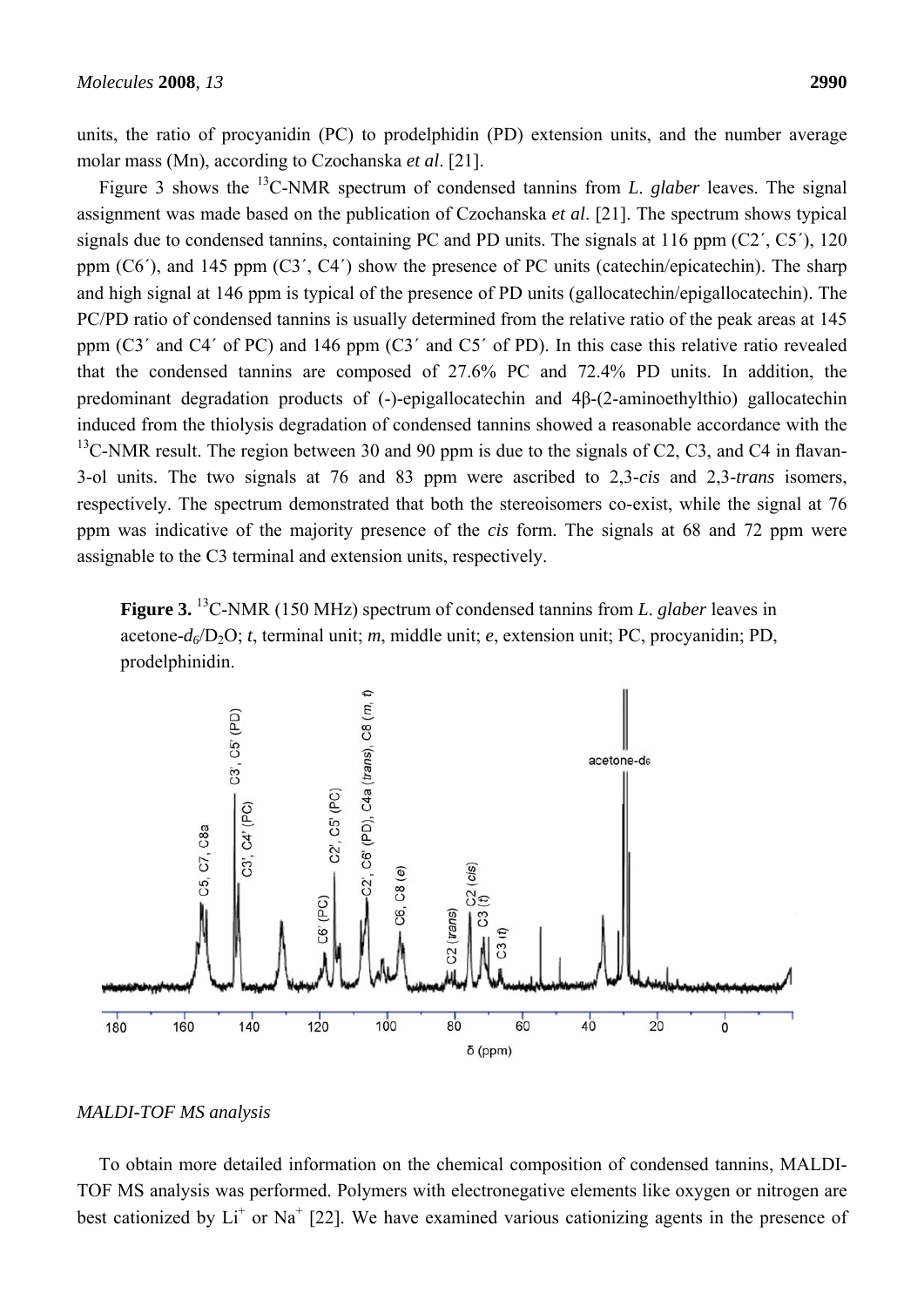DHB matrix for MALDI-TOF MS analysis of condensed tannins, but only  $Cs<sup>+</sup>$  ions affected the intensity of the signals on the MALDI mass spectrum [23]. Using MALDI-TOF with deionization and selection of  $Cs<sup>+</sup>$  as the cationization reagent rather than selection of Na<sup>+</sup>, condensed tannin polymers of higher DP were observed [24].

Figure 4 shows the MALDI-TOF mass spectrum of the condensed tannins isolated from *L*. *glaber* leaves. The masses of the highest peaks among the condensed tannin polymers with identical DP increased at the distance of 288 Da, corresponding to one catechin/epicatechin monomer [25]. The spectrum of the magnified hexamer (Figure 4) clearly indicated the mass increments of 16 Da, 32 Da and 48 Da. These masses indicated the presence of PD units, containing one more hydroxyl group at the aromatic ring B than PC units, although the sequence between PC and PD units could not be estimated. Given the absolute masses corresponding to each peak, it was further suggested that they contain procyanidin and prodelphinidin, as have already been indicated in the <sup>13</sup>C-NMR spectrum. This result further indicated that the condensed tannins from *L*. *glaber* leaves did not contain galloylated sub-units like grape proanthocyanidins [26].



**Figure 4.** MALDI-TOF MS of condensed tannins from *L*. *glaber* leaves.

On the basis of the structures described by Krueger *et al*. [26], an equation was formulated to predict heteropolyflavan-3-ols of a higher DP (Table 2). The equation is  $290 + 288a + 304b + 133$ , where 290 is the molecular weight of the terminal epicatechin unit, *a* is the degree of polymerization contributed by the epicatechin extending unit, *b* is the degree of polymerization contributed by the epigallocatechin extending unit, and 133 is the atomic weight of cesium. Application of this equation to the experimentally obtained data revealed the presence of a series of condensed tannins consisting of well-resolved polymers. The cesium adduct ion of condensed tannins  $[M + Cs]^+$  was detected up to undecamer and a degree of polymerization up to 7 was found in the positive-ion reflectron mode.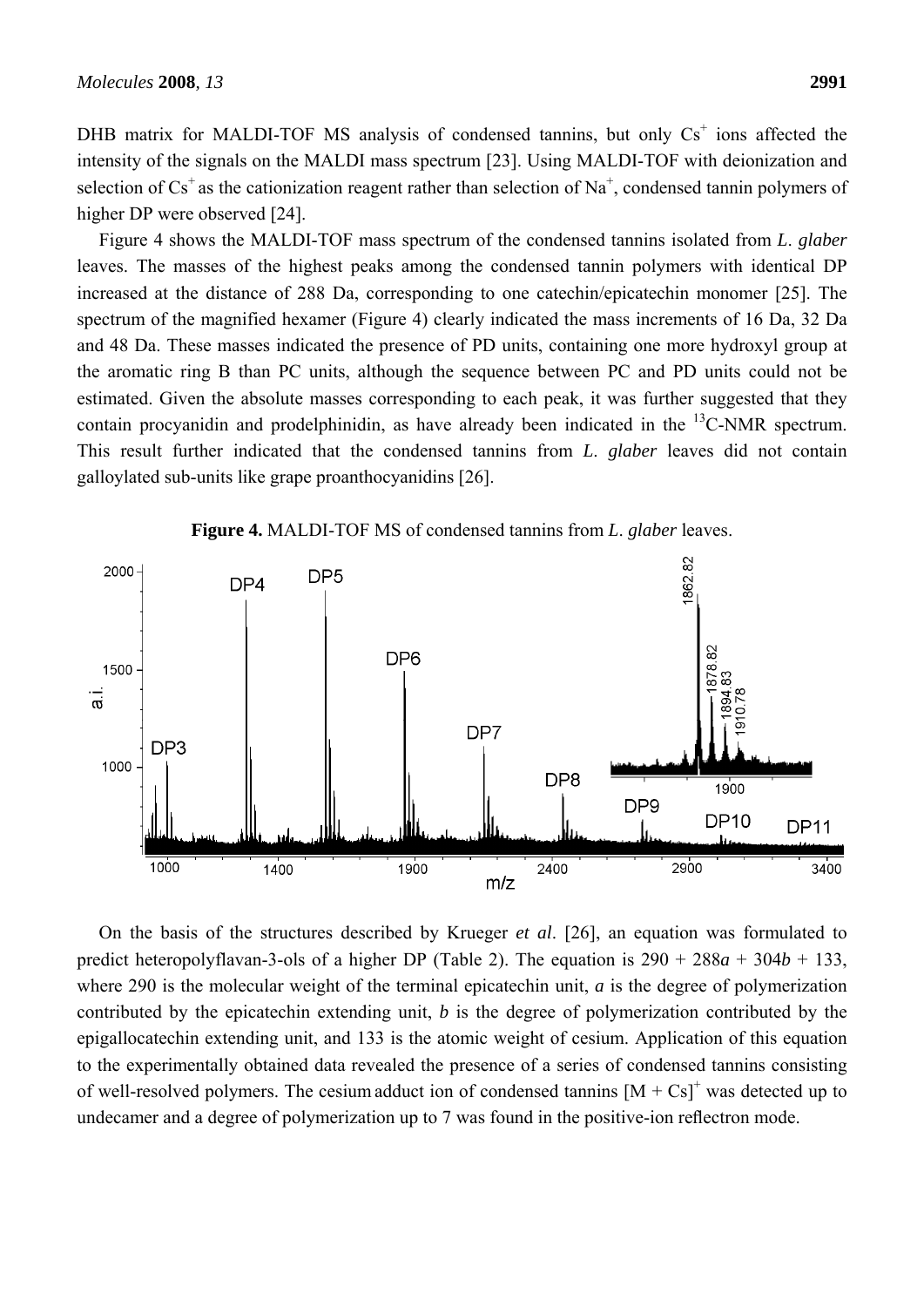| Polymer   | Number of<br>catechin units | Number of<br>gallocatechin<br>units | <b>Calculated</b><br>$[M + Cs]^{+}$ | <b>Observed</b><br>$[M + Cs]^{+}$ |
|-----------|-----------------------------|-------------------------------------|-------------------------------------|-----------------------------------|
| Trimer    | $\overline{3}$              | $\boldsymbol{0}$                    | 999                                 | 998.81                            |
|           | $\overline{2}$              | $\mathbf{1}$                        | 1015                                | 1014.82                           |
| Tetramer  | $\mathbf{1}$                | $\overline{2}$                      | 1031                                | 1030.88                           |
|           | $\overline{4}$              | $\mathbf{0}$                        | 1287                                | 1286.76                           |
|           | 3                           | $\mathbf{1}$                        | 1303                                | 1302.75                           |
|           | $\overline{2}$              | $\overline{2}$                      | 1319                                | 1318.78                           |
| Pentamer  | $\mathbf{1}$                | $\overline{3}$                      | 1335                                | 1334.71                           |
|           | 5                           | $\boldsymbol{0}$                    | 1575                                | 1574.78                           |
|           | $\overline{4}$              | $\mathbf{1}$                        | 1591                                | 1590.84                           |
|           | $\overline{3}$              | $\overline{2}$                      | 1607                                | 1606.83                           |
| Hexamer   | $\overline{2}$              | $\overline{3}$                      | 1623                                | 1622.85                           |
|           | 6                           | $\boldsymbol{0}$                    | 1863                                | 1862.82                           |
|           | 5                           | $\mathbf{1}$                        | 1879                                | 1878.82                           |
|           | $\overline{4}$              | $\overline{2}$                      | 1895                                | 1894.83                           |
| Heptamer  | 3                           | $\overline{3}$                      | 1911                                | 1910.78                           |
|           | $\overline{7}$              | $\boldsymbol{0}$                    | 2151                                | 2151.83                           |
|           | 6                           | $\mathbf{1}$                        | 2167                                | 2167.78                           |
|           | 5                           | $\overline{2}$                      | 2183                                | 2183.86                           |
| Octamer   | $\overline{4}$              | $\overline{3}$                      | 2199                                | 2198.87                           |
|           | 8                           | $\overline{0}$                      | 2439                                | 2439.84                           |
|           | $\sqrt{ }$                  | $\mathbf{1}$                        | 2455                                | 2455.86                           |
|           | 6                           | $\overline{2}$                      | 2471                                | 2471.78                           |
| Nonamer   | 9                           | $\boldsymbol{0}$                    | 2727                                | 2728.80                           |
|           | $8\,$                       | $\mathbf{1}$                        | 2743                                | 2743.85                           |
|           | $\tau$                      | $\overline{2}$                      | 2759                                | 2758.79                           |
| Decamer   | 10                          | $\overline{0}$                      | 3015                                | 3015.83                           |
|           | 9                           | $\mathbf{1}$                        | 3031                                | 3031.65                           |
|           | 8                           | $\overline{2}$                      | 3047                                | 3048.18                           |
| Undecamer | 11                          | $\boldsymbol{0}$                    | 3303                                | 3305.33                           |
|           | 10                          | $\mathbf{1}$                        | 3319                                | 3320.87                           |
|           | 9                           | $\overline{2}$                      | 3335                                | 3336.78                           |

Table 2. Observed and calculated masses<sup>a</sup> of heteropolyflavan-3-ols by MALDI-TOF MS.

<sup>a</sup> Mass calculations were based on the equation  $290 + 288a + 304b + 133$ , where 290 is the molecular weight of the terminal epicatechin unit, *a* is the DP contributed by the epicatechin extending unit, *b* is the DP contributed by the epigallocatechin extending unit, and 133 is the atomic weight of cesium.

#### *Free radical scavenging activity*

DPPH is a stable free radical and accepts electron or hydrogen radical to become a stable diamagnetic molecule [27]. In brief, the reduction capacity of DPPH was determined by the decrease in its absorbance at 517 nm, which is reduced by antioxidants [28]. The free radical scavenging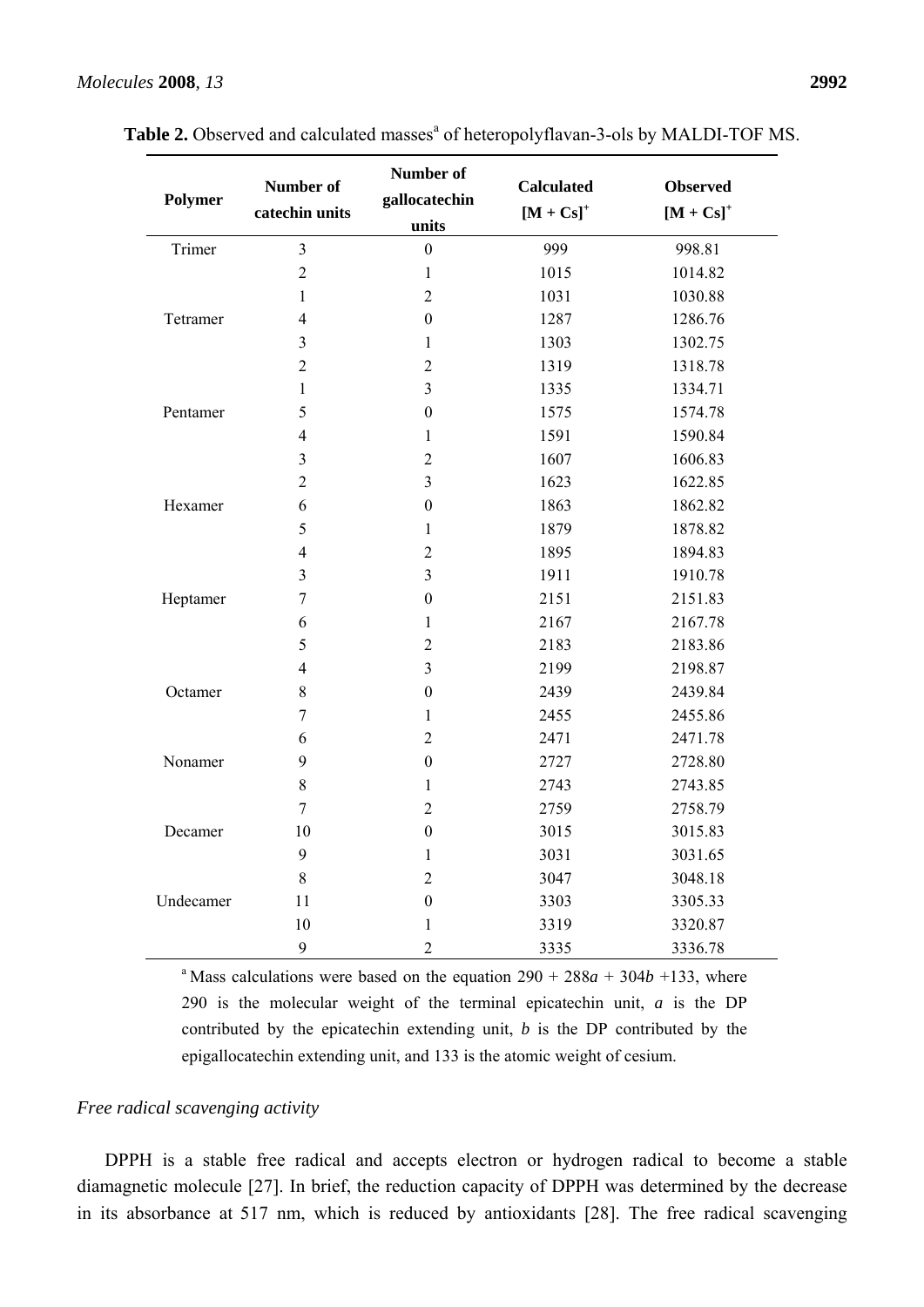activity increased with the increasing concentration of condensed tannins, ascorbic acid and BHA (Figure 5). By comparison of the corresponding  $IC_{50}$  values, the free radical scavenging activities, of the condensed tannins (59.51 μg/mL) and ascorbic acid (88.54 μg/mL) were higher than that of BHA (111.31  $\mu$ g/mL), as indicated by the lowest IC<sub>50</sub> value, showing that the condensed tannins from *L*. *glaber* leaves have a significant free radical scavenging effect.

**Figure 5.** Percentage of free radical scavenging activity of condensed tannins, BHA and ascorbic acid. ●, condensed tannins of *L*. *glaber*; ○, BHA; ▼, ascorbic acid.



Antioxidant concentration (μg/mL)

# **Conclusions**

The thiolysis reaction products indicated the presence of the PC and PD structure. The relative ratio of the peak areas of  $145/146$  ppm in the <sup>13</sup>C-NMR spectrum was reasonable for quantitative interpretation of the PC/PD ratio in the condensed tannins from *L*. *glaber* leaves. The result revealed that the condensed tannins contain PC (27.6%) and PD (72.4%), with the main constituent being the *cis* configuration of C2–C3. The MALDI-TOF MS results obviously proved the presence of PD units, and the maximum degree of DP was undecamer. The antioxidant properties of the condensed tannins were investigated through reduction of the DPPH free radical, and the obtained results showed that the polymeric fraction exhibited a potent free radical scavenging activity compared to BHA and ascorbic acid, suggesting that the condensed tannins from *L*. *glaber* leaves had the potent free radical scavenging activity.

#### **Experimental**

#### *General*

The solvents chloroform, acetone, methanol and hydrochloric acid were of analytical reagent (AR) purity grade. The CH3CN and trifluoroacetic acid (TFA) used for the analysis were of HPLC grade. *L*.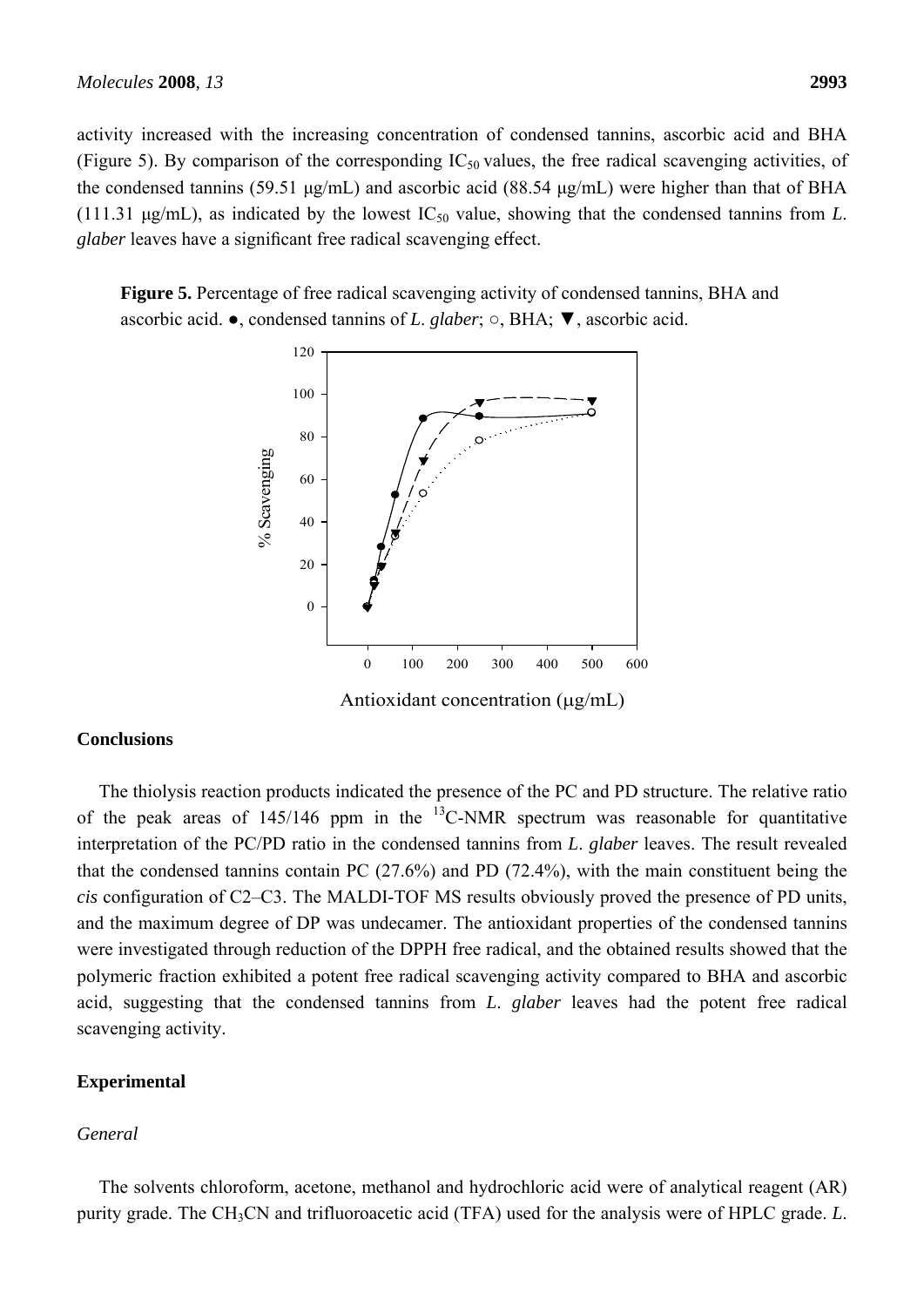*glaber* leaves were collected in Quanzhou, Fujian province, P.R. China. 1,1-Diphenyl-2-picrylhydrazyl (DPPH), cysteamine hydrochloride, ascorbic acid, butylated hydroxyanisole (BHA) and tannic acid were purchased from Aldrich (USA). (-)-Epicatechin (EC), (+)-catechin (Cat), (-)-epigallocatechin (EGC), (-)-gallocatechin (GC), (-)-gallocatechin gallate (GCG) and (-)-epicatechin gallate (ECG) were purchased from Sigma (USA). 4β-(2-Aminoethylthio) catechin (Cya-Cat), and 4β-(2-aminoethylthio) gallocatechin (Cya-GC) were prepared as described by Torres and Lozano [20] and identified by electrospray-mass spectrometry and nuclear magnetic resonance spectroscopy. Sephadex LH-20 was purchased from Amersham (USA). <sup>13</sup>C-NMR spectra were recorded at 150 MHz in acetone- $d_6$ /D<sub>2</sub>O mixture with a Varian Mercury-600 spectrometer (USA).

# *Extraction of condensed tannins, characterization and determination of total phenolics and condensed tannins*

Leaf samples were taken to the laboratory immediately after collection and cleaned with distilled water. Fresh materials (120 g) were extracted thrice with 7:3 (v/v) acetone/water solution at 5<sup>o</sup>C. Condensed tannins were purified from *L*. *glaber* leaves, and the extraction and isolation procedures were described by Lin *et al*. [29]. The purified condensed tannins were characterized using acidcatalyzed degradation,  $^{13}$ C-NMR, and MALDI-TOF MS analysis. Total phenolics were measured with the Prussian Blue method [30], condensed tannins were assayed by the butanol-HCl method [31], using purified tannins from *L*. *glaber* leaves as the standards.

#### *Cysteamine degradation*

A condensed tannin solution (4 mg/mL in methanol) was prepared. A sub-sample (50 μL) was placed in a vial and to this was added hydrochloric acid in methanol (3.3%, v/v; 50 μL) and cysteamine hydrochloride in methanol (50 mg/mL, 100 μL). The solution was heated at 40℃ for 30 min, and cooled to room temperature. The solution was filtered (Φ13, 0.45 μm, Shenggong, China), and 10 μL of sample solution was analysed by HPLC. All incubations were repeated three times.

# *Elution condition*

The high performance liquid chromatograph was an Agilent 1100 system (USA) equipped with a diode array detector and a quaternary pump. A Hypersil ODS column (4.6 mm  $\times$  250 mm, 2.5 µm) (P.R. China) was used. Two solvents were used:  $A = 0.1\%$  aqueous TFA;  $B = CH_3CN$ . The elution system was: 0-5 min, 3% B (isocratic); 5-15 min, 3%-9% B (linear gradient); 15-45 min, 9%-16% B (linear gradient), 45-60 min, 16%-60% B (linear gradient). The column temperature was ambient and the flow-rate was set at 1 mL/min. Detection was at 280 nm and the UV spectra were acquired between 200-600 nm. Degradation products were identified on chromatograms according to their retention times and UV-visible spectra. Peaks were manually integrated, and quantification was performed by reporting the measured area into the calibration curve of the corresponding compound.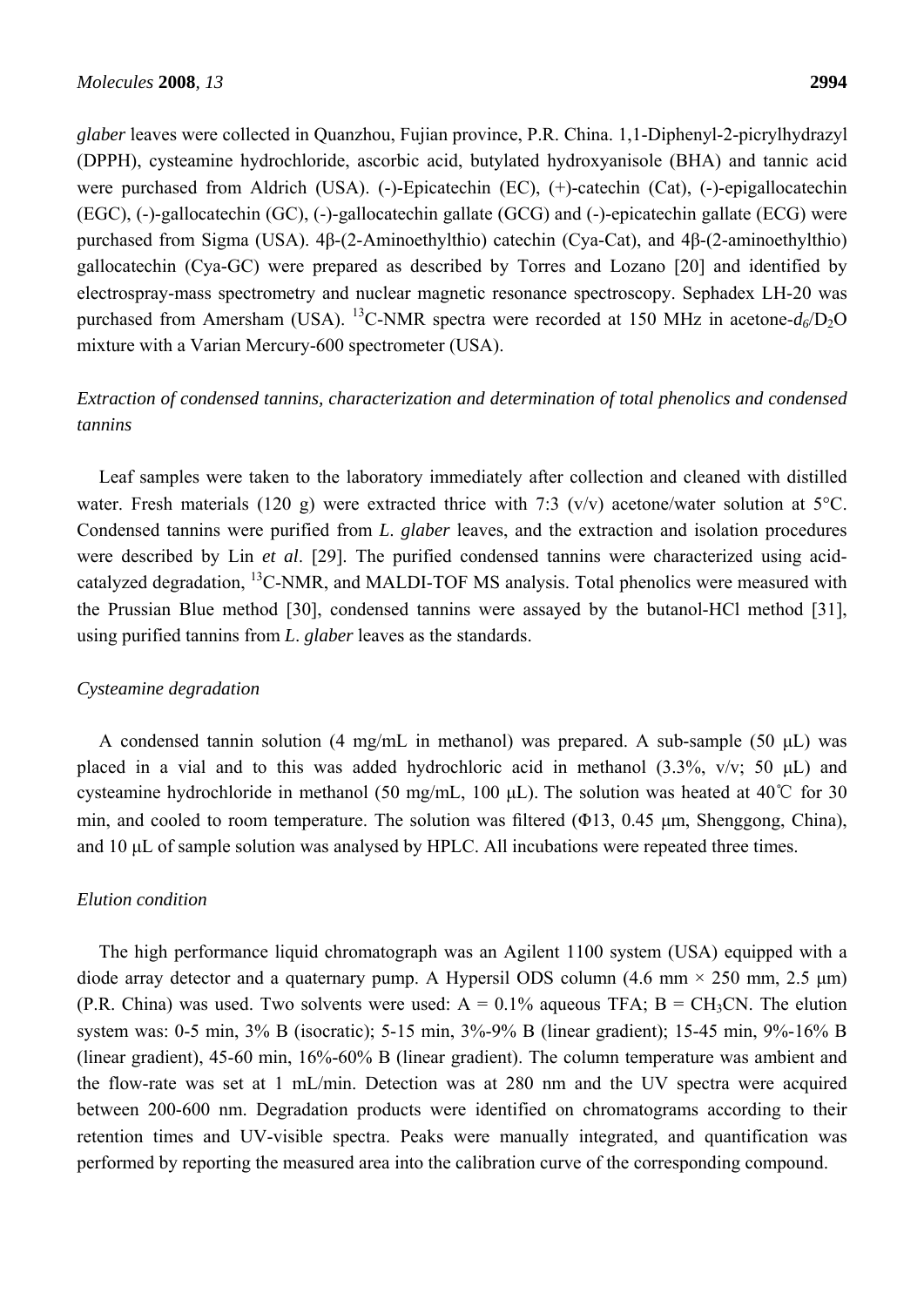#### *MALDI-TOF MS analysis*

The MALDI-TOF MS spectra were recorded on a Bruker Reflex III instrument (Germany). The irradiation source was a pulsed nitrogen laser with a wavelength of 337 nm, and the duration of the laser pulse was 3 ns. In the positive reflectron mode, an accelerating voltage of 20.0 kV and a reflectron voltage of 23.0 kV were used. The spectra of condensed tannins were obtained from a sum of 100-150 shots and calibrated using angiotensin II (1,046.5 MW), bombesin (1,619.8 MW), ACTHclip18-39 (2,465.2 MW), and somatostatin 28 (3,147.47 MW) as external standards. 2,5- Dihydroxybenzoic acid (DHB, 10 mg/mL aqueous solution) was used as the matrix. The sample solutions (7.5 mg/mL aqueous) were mixed with the matrix solution at a volumetric ratio of 1:3. The mixture (1 μL) was applied to the steel target. Amberlite IRP-64 cation-exchange resin (Sigma-Aldrich), equilibrated in deionized water, was used to deionize the analyte/matrix solution thrice. Cesium chloride (1 mg/mL) was mixed with the analyte/matrix solution at the 1:3 volumetric ratio to promote the formation of a single type of ion adduct  $([M + Cs]^+)$  [23].

#### *Free radical scavenging activity*

The free radical scavenging activity was measured according to the method of Braca *et al*. [32]. A 100 µL of sample solution at different concentration (15-500 µg/mL) was added to 3 mL of DPPH solution (0.1 mM in methanolic solution). Thirty minutes later, the absorbance was measured at 517 nm. Lower absorbance of the reaction mixture indicates higher free radical scavenging activity. The IC<sub>50</sub> value, defined as the amount of antioxidant necessary to decrease the initial DPPH concentration by 50%, was calculated from the results and used for comparison. The capability to scavenge the DPPH radical was calculated using the following equation: DPPH scavenging effect  $(\% ) = [(A_1 A_2$ / $A_1$ ]  $\times$  100, where  $A_1$  is the absorbance of the control reaction and  $A_2$  is the absorbance in the presence of the sample. BHA and ascorbic acid were used as the controls.

# **Acknowledgements**

This study was supported by the National Natural Science Foundation of China (No.30671646), by Program for New Century Excellent Talents in University (NCET-07-0725) and by Program for Innovative Research Team in Science and Technology in Fujian Province University.

#### **References**

- 1. Scalbert, A.; Monties, B.; Janin, G. Tannins in wood: comparison of different estimation methods. *J*. *Agric*. *Food Chem*. **1989**, *37*, 1324-1329.
- 2. Kennedy, J.A.; Taylor, A.W. Analysis of proanthocyanidins by high-performance gel permeation chromatography. *J*. *Chromatogr*. *A*. **2003**, *995*, 99-107.
- 3. Tanner, G.J.; Francki, K.T.; Abrahams, S.; Watson, J.M.; Larkin, P.J.; Ashton, A.R. Proanthocyanidin biosynthesis in plants: purification of legume leucoanthocyanidin reductase and molecular cloning of its cDNA. *J*. *Biol*. *Chem*. **2003**, *278*, 31647-31656.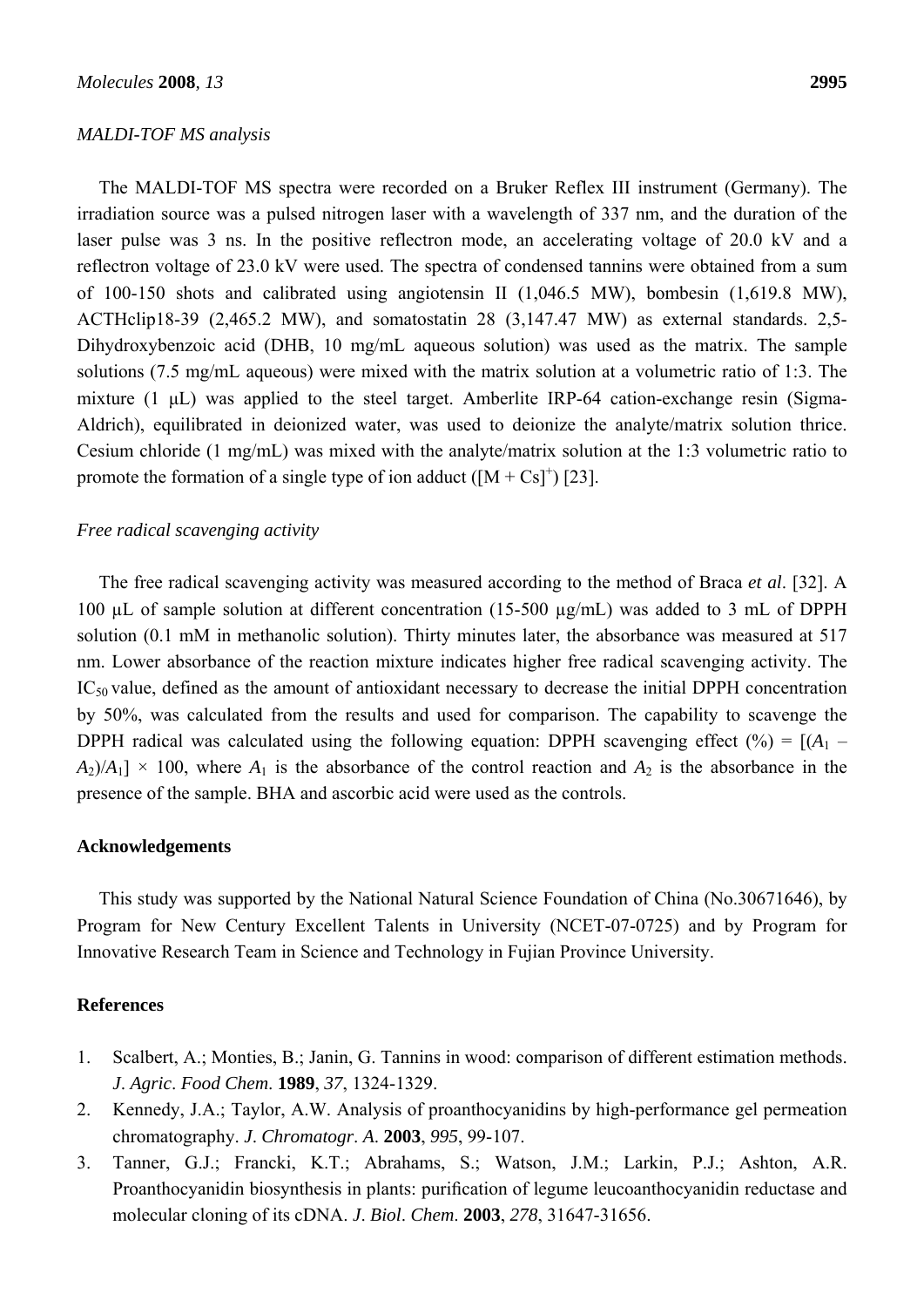- 4. Haslam, E. *Plant Polyphenols*: *Vegetable Tannins Revisited*. Cambridge University Press, Cambridge, UK, **1989**.
- 5. Svedstrom, U.; Vuorela, H.; Kostiainen, R.; Huovinen, K.; Laakso, I.; Hiltunen, R. Highperformance liquid chromatographic determination of oligomeric procyanidins from dimers up to the hexamer in hawthorn. *J*. *Chromatogr*. *A*. **2002**, *968*, 53-60.
- 6. Lim, Y.Y.; Murtijaya, J. Antioxidant properties of *Phyllanthus amarus* extracts as affected by different drying methods. *LWT-Food Sci*. *Tech*. **2007**, *40*, 1664-1669.
- 7. Sisti, M.; De Santi, M.; Fraternale, D.; Ninfali, P.; Scoccianti, V.; Brandi, G. Antifungal activity of *Rubus ulmifolius* Schott standardized in vitro culture. *LWT - Food Sci*. *Tech*. **2008**, *41*, 946- 950.
- 8. Santos-Buelga, C.; Scalbert, A. Proanthocyanidins and tannin-like compounds-nature, occurrence, dietary intake, and effects on nutrition and health. *J*. *Sci*. *Food Agric*. **2000**, *80*, 1094-1117.
- 9. Gulcin, I.; Oktay, M.; Kirecci, E.; Kufrevioglu, O.I. Screening of antioxidant and antimicrobial activities of anise (*Pimpinella anisum* L.) seed extracts. *Food Chem*. **2003**, *83*, 371-382.
- 10. Minussi, R.C.; Rossi, M.; Bologna, L.; Cordi, L.; Rotilio, D.; Pastore, G.M.; Duran, N. Phenolic compounds and total antioxidant potential of commercial wines. *Food Chem*. **2003**, *82*, 409-416.
- 11. Noferi, M.; Masson, E.; Merlin, A.; Pizzi, A.; Deglise, X. Antioxidant characteristics of hydrolysable and polyflavonoid tannins: an ESR kinetics study. *J*. *Appl*. *Polym*. *Sci*. **1997**, *63*, 475-482.
- 12. Rice-Evans, C.A.; Miller, N.J.; Paganga, G. Structure-antioxidant activity relationships of flavanoids and phenolic acids. *Free Rad*. *Biol*. *Med*. **1996**, *20*, 933-956.
- 13. Tanaka, N.; Shimomura, K.; Ishimaru, K. Tannin production in callus cultures of *Quercus acutissima*. *Phytochemistry* **1995**, *40*, 1151-1154.
- 14. Tam, P.C.F.; Griffiths, D.A. Mycorrhizal associations in Hong Kong Fagaceae. *Mycorrhiza* **1993**, *2*, 125-131
- 15. Hemingway, R.W. *Chemistry and Significance of Condensed Tannins*; Hemingway. R.W., Karchesy, J.J. Eds.; Plenum Press, New York, USA, **1989**; p. 83.
- 16. Jerez, M.; Pinelo, M.; Sineiro, J.; Nunez, M.J. Influence of extraction conditions on phenolic yields from pine bark: assessment of procyanidins polymerization degree by thiolysis. *Food Chem*. **2006**, *94*, 406-414.
- 17. Guyot, S.; Marnet, N.; Drilleau, J.F. Thiolysis-HPLC characterization of apple procyanidins covering a large range of polymerization states. *J*. *Agric*. *Food Chem*. **2001**, *49*, 14-20.
- 18. Guyot, S.; Marnet, N.; Laraba, D.; Sanoner, P.; Drilleau, J.F. Reversed-phase HPLC following thiolysis for quantitative estimation and characterization of the four main classes of phenolic compounds in different tissue zones of a French cider apple variety (*Malus domestica* var. Kermerrien). *J*. *Agric*. *Food Chem*. **1998**, *46*, 1698-1705.
- 19. Kennedy, J.A.; Jones, G.P. Composition of grape skin proanthocyanidins at different stages of berry development. *J*. *Agric*. *Food Chem*. **2001**, *49*, 1740-1746.
- 20. Torres, J.L.; Lozano, C. Chromatographic characterization of proanthocyanidins after thiolysis with cysteamine. *Chromatographia* **2001**, *54*, 523-526.